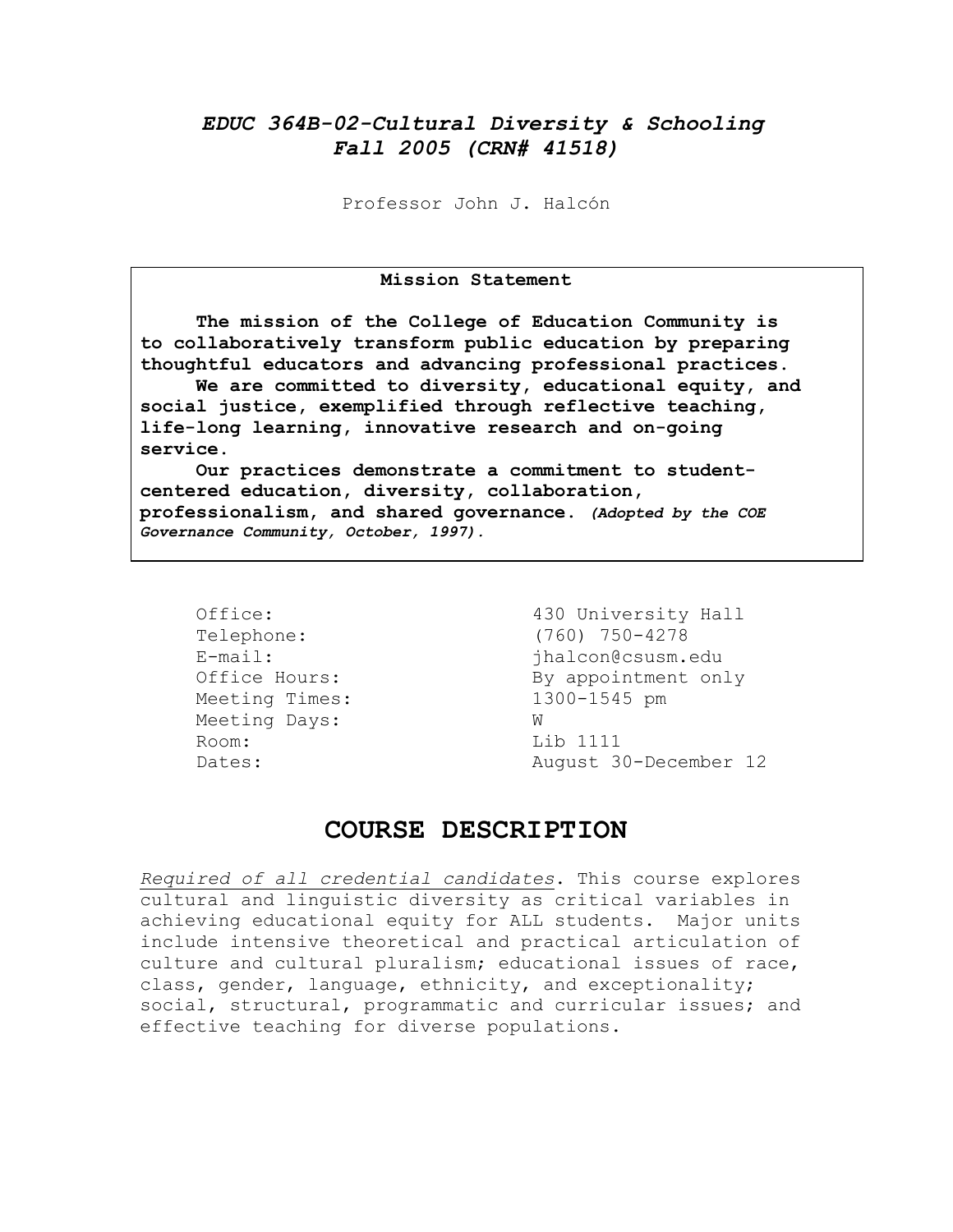#### **Course Objectives**

Students completing EDUC 364 will be able to demonstrate:

- Developing competencies in *TPE 15: Social Justice and Equity*;
- Understanding of various concepts of culture and cultural contact, and their applicability to learning and teaching;
- Understanding of cultural diversity in the United States and California;
- A general familiarity with cultural responsive pedagogy;
- Understanding of gay, lesbian, bisexual and transgender students, teachers and families.

### **Authorization to teach English Language Learners (ELLs)**

The credential program at CSUSM has been specifically designed to prepare teachers for the diversity of languages often encountered in California public school classrooms. The authorization to teach ELL's is met through the infusion of content and experiences with the Multiple Subject Program, as well as additional coursework. Students successfully completing this program receive the Preliminary Multiple Subject Credential with authorization to teach ELL's (formerly called CLAD).

#### **College of Education Attendance Policy**

Due to the dynamic and interactive nature of courses in the College of Education, all students are expected to attend all classes and participate actively. At a minimum, students must attend more than 80% of class time, or s/he may not receive a passing grade for the course at the discretion of the instructor. Individual instructors may adopt more stringent attendance requirements. Should the student have extenuating circumstances, s/he should contact the instructor as soon as possible. (*Adopted by the COE Governance Community, December, 1997*).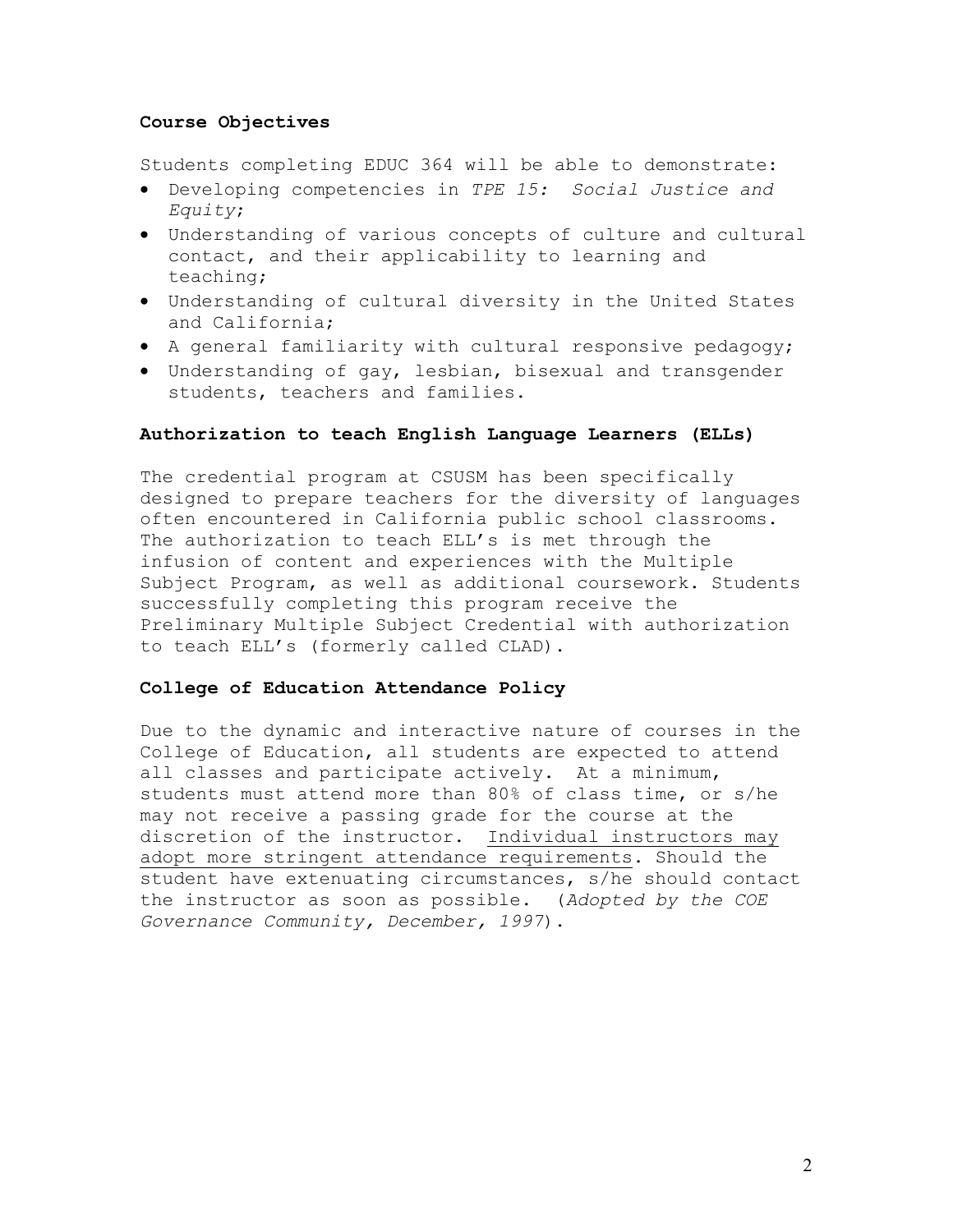## **COMPETENCIES**

#### **Teacher Performance Expectation (TPE) Competencies**

This course is designed to help teachers seeking the Multiple or Single Subject(s) Credential to develop the skills, knowledge, and attitudes necessary to assist schools and districts in implementing an effective program for all students. The successful candidate will be able to merge theory and practice in order to realize a comprehensive and extensive educational program for all students. The course objectives, assignments, and assessments have been aligned with the CCTC standards for the Multiple and Single Subject(s) Credential. You can incorporate artifacts from this class into your final comprehensive portfolio. The following TPE is addressed in this course:

### *TPE 15: Social Justice and Equity*

Teacher candidates will be able to identify issues of social justice and equity in the classroom to ensure equal outcomes for diverse students. They will be familiar with ideas, definitions, and major theorists in the fields of multicultural education, social reconstruction, and democratic education. Pluralism and divergent perspectives on educating students will be the foundation of designing effective lessons and instructional practices for diverse students. Candidates will understand when and how to collaborate with others, especially curriculum specialists, community leaders, and parents on preparing relevant and appropriate instructional activities, curricular units, and school structures that would provide equitable outcomes for students from different linguistic, cultural, and social economic backgrounds.

#### **Course Objectives**

- 1. To expand student's knowledge about the diversity that is part of today's school and community.
- 2. To provide a safe environment for reflection on, and discussion of, the complex ways in which pluralism is a part of educational contexts.
- 3. To provide support to all students who represent national, state, and regional diversity in our public schools.
- 4. To gain an understanding of "*at risk*" children.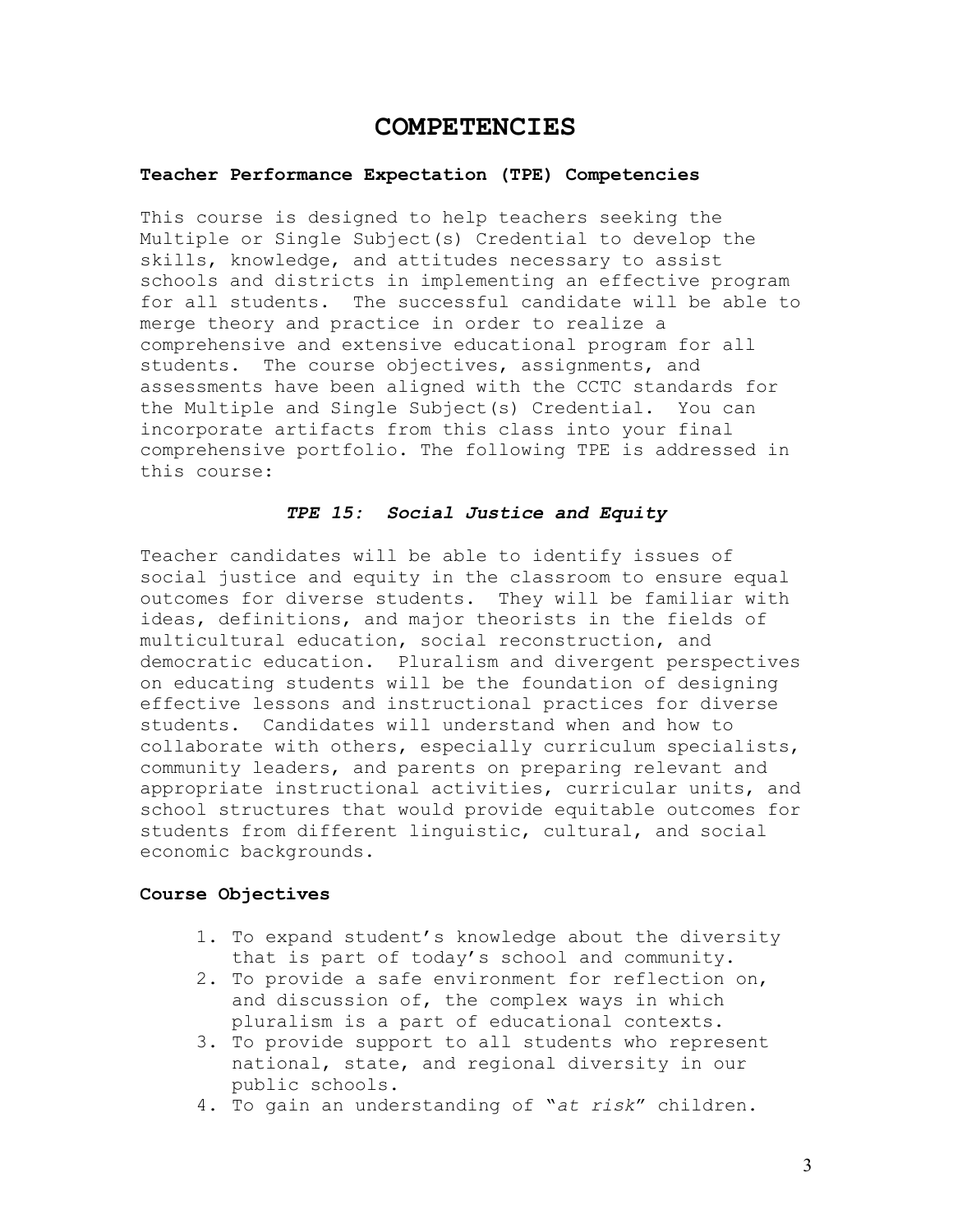#### **GENERAL CONSIDERATIONS**

#### **All rights reserved**

I reserve the right to change, add to, or delete any and all material from the course.

### **Outcomes and Standards**

The context for, and scope of this course is aligned with standards for the Cross-cultural Language and Academic Development (CLAD) endorsement, as articulated by the California Commission on Teacher Credentialing (CTC), and as approved by the faculty of the College of Education in development of the program approval documents. (Note: As of 2002, the CLAD competencies are collectively referred to as an *Authorization to Teach English Learners*.)

Further consideration has been given to the alignment of standards for multicultural education as articulated by the National Council for Accreditation of Teacher Education (NCATE), the Interstate New Teacher Assessment and Support Consortium (INTASC), and the National Board for Professional Teaching Standards (NBPTS). Emphasis is placed on learning outcomes (what you know and can demonstrate) rather than on inputs (putting in "seat time", meeting minimum criteria for assignments, checking off tasks and activities), and how these outcomes correspond to your potential to enhance student learning as a new teacher.

#### **Academic Honesty**

I expect that each student will do his/her own work, and contribute equally to group projects and processes. Plagiarism or cheating is unacceptable under any circumstance.

#### **Appeals**

Every student has the right to appeal a grade, or appeal for appeal for redress of grievances incurred in the context of the class. Disputes may be resolved informally with the professor, or through the formal grades appeal process. For the latter, consult with Dr. Peggy Kelly, Associate Dean of the College of Education.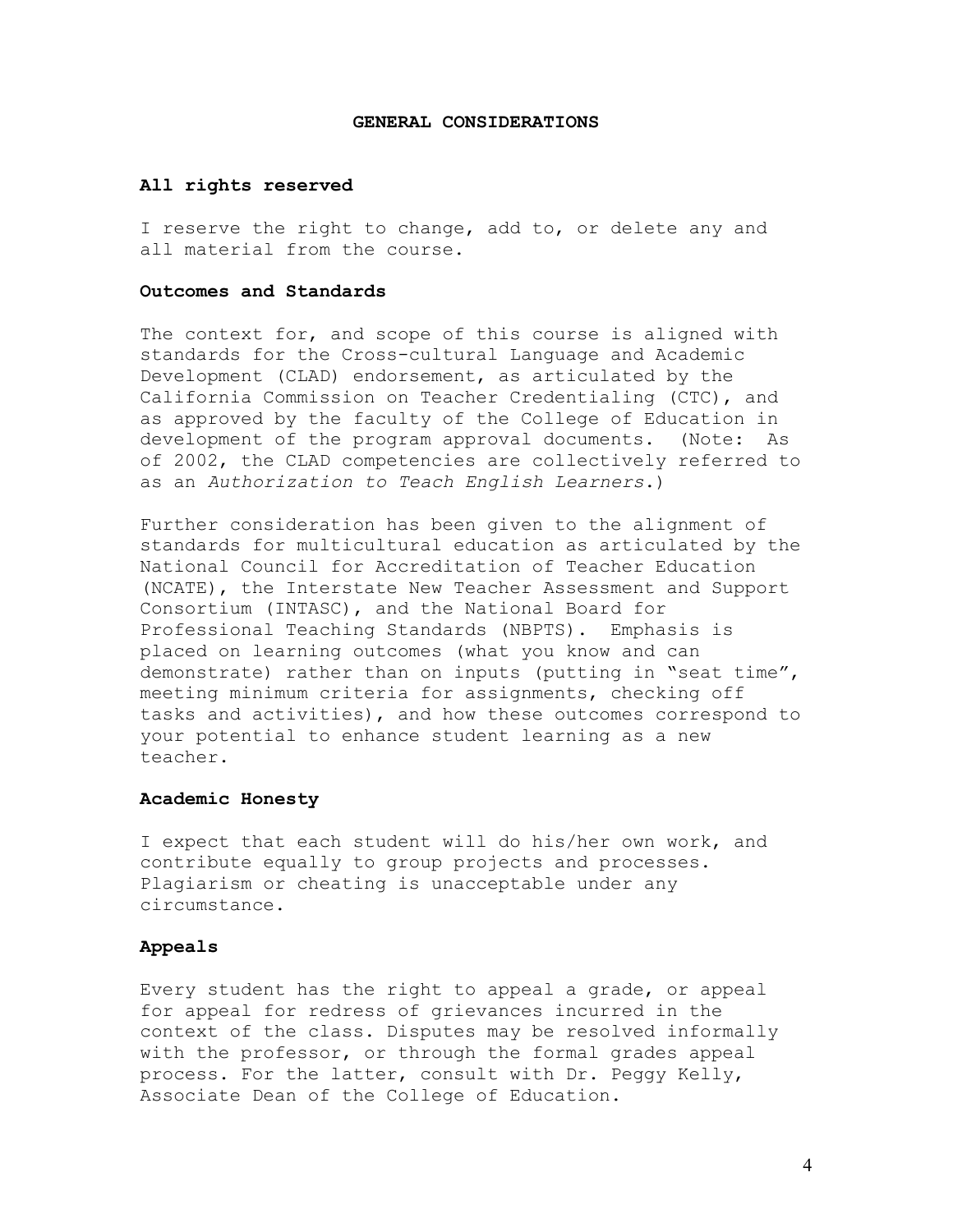### **Students with Disabilities Requiring Reasonable Accommodations**

Every student has the right to equitable educational consideration and appropriate accommodation. Students having differing ability (mobility, sight, hearing, documented learning challenges, first language/English as a second language) are requested to contact the professor. Every effort will be made to accommodate the student's special needs.

### **Community Service Learning**

Community Service Learning is an integral part of this class. Community Service Learning engages students in active learning experiences that enhance classroom instructional activities, while addressing social, economic, political, health, and environmental needs of people in the community. Students learn while doing and while reflecting on what they do.

#### **Foster Children**

A unique aspect of this course is a focus on the educational needs of foster children. In a unique collaboration between CSUSM's **College of Education**, **Casey Family Programs** and **San Diego County**, all students enrolled in this course are given the opportunity to tutor foster children as part of the class requirement.

#### **Field Experience**

The CCTE and the State of California require a minimum of 45 hours of observation and working with children in a teaching/learning environment. This requirement is fulfilled in either EDUC 350, or with a combination of EDUC 350 & EDUC 364. If you volunteer to tutor foster children in this class, a total of 20 hours will be waived, thereby requiring only 25 hours of observation in EDUC 350. You must make your decision by the second class meeting so that we can begin the process of setting up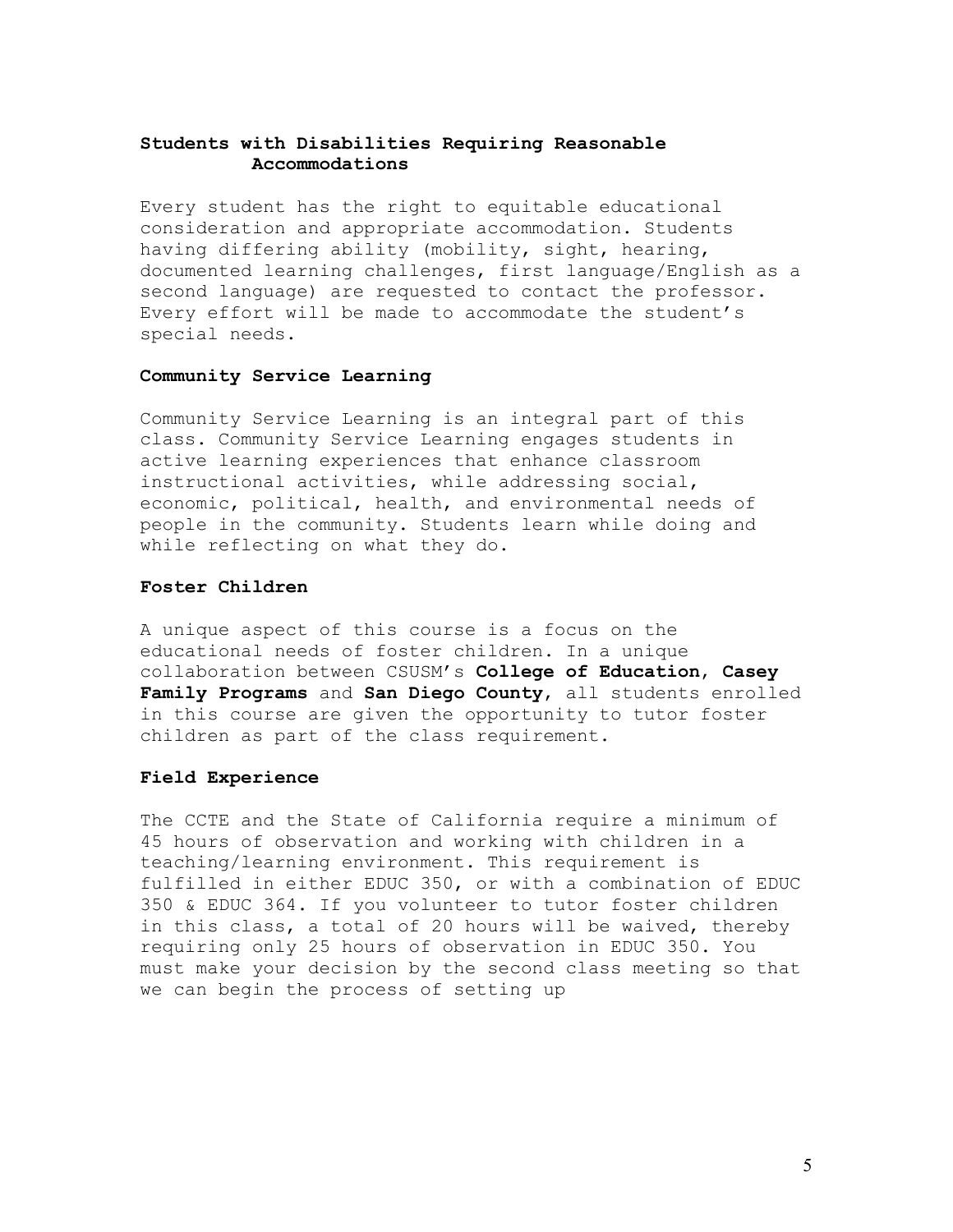# **COURSE REQUIREMENTS**

#### **Required Texts**

- Spring, Joel . Deculturalization and the struggle for equality ( 2001). Fourth edition. New York: The McGraw Hill Companies, Inc. ISBN 0-07-232275-6.
- Rothenberg, Paula. Race, Class, & Gender in the United States: An Integrated Study (2004).  $6<sup>th</sup>$  Edition. VHPS. ISBN: 0716-75515-7.
- John J. Halcón & Michelle Lustig. Reading Packet for EDUC 364.
- Villaseñor, Victor. Rain of Gold. (1992). Delta Press. ISBN: 0385-31177-X

**Grading Policy** 

- All required work must be submitted on time.
- You will lose one complete grade on an assignment for late submissions.
- All work will be accepted only if they are submitted electronically.
- Your reference of choice for **ALL** papers and/or written assignments is the APA (American Psychological Association) Handbook. (Refer to <www.apastyle.org/index.html>

### **Assessment**

Your professor in EDUC 350B (Dr. Harry Weinberg) and I have agreed to combine some assignments. A revised assignment sheet will follow.

**There are 1000 points possible**: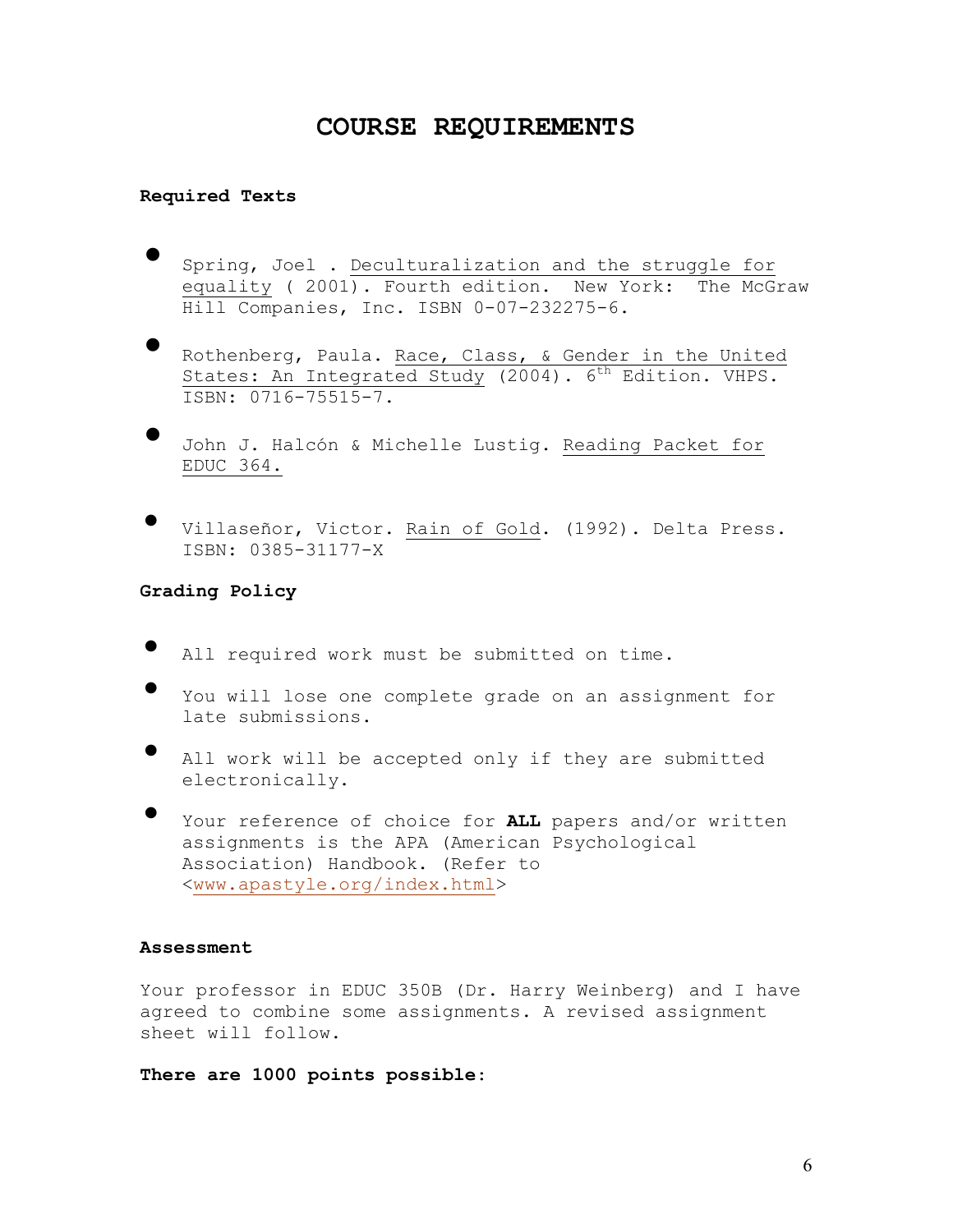**Attendance and Class Participation (100 points)** –First is the expectation that you will attend all class sessions and participate actively in class discussions. Each class you attend is worth 10 points. If you miss four (4) classes, you will be dropped from the course.

**Personal/Family Background (200 points) Assignment #1:** By researching and studying one's family background it is possible to gain an appreciation about ourselves as individuals and our many similarities and differences.

In this assignment you are to write a 6-8 page narrative about your family background including religious affiliation, ethnicity, culture, language(s), country of origin, education/occupation and any other information you think is of interest and value.

Reflect on your own experiences in terms of your cultural referents, your family background, and other factors determined by your own circumstances and upbringing. Be prepared to discuss your assignment within a larger class dialogue. *SHOW ME THE REFLECTION!!* 

**Discussion Board (300 points)--Ongoing:** Students are required to participate in the class Bulletin Board. Your discussions should be introspective addressing issues, experiences, ideas, discussions, readings, and current events, related to the class.

A minimum of nine (9) substantial entries are expected for a passing grade on this assignment (C+). The following explains this:

Entries Required Grade Equivalent

| *1-3 entries-50 points    | $C-$ |
|---------------------------|------|
| *4-7 entries-100 points   | C    |
| *8-9 entries-150 points   | $C+$ |
| *10-12 entries-200 points | B    |
| *13-15 entries-250 points | $B+$ |
| *16 and above-300 points  | A    |

LET ME BE CLEAR: Personal notes to students, " I agree with…." Statements, and other such none-substantive posting will not be counted in the total.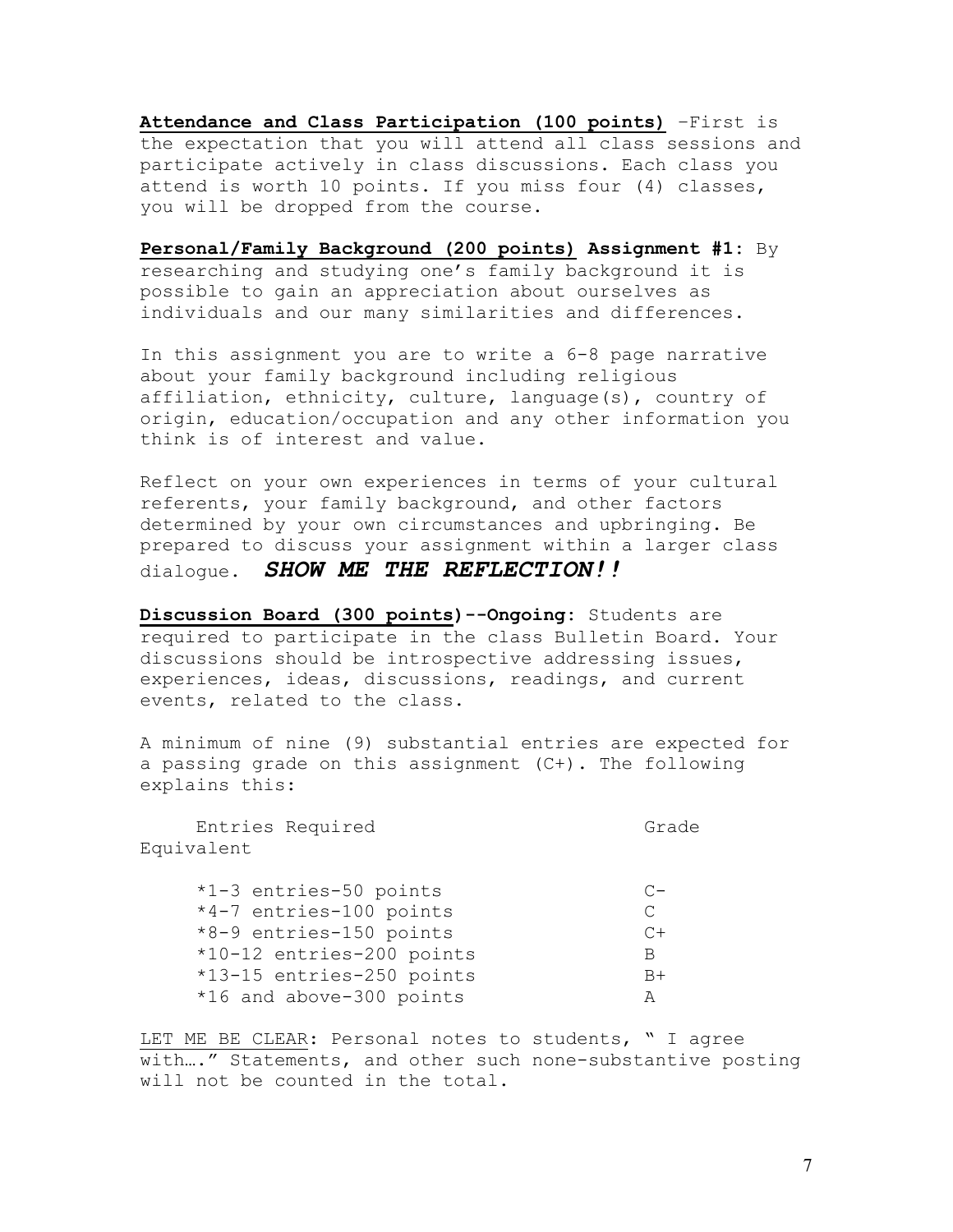**Research Paper (200 points)**—Each group will select a topic of their choice on diversity issues (with the exception of special education) and will write a 8-10 page paper (APA style only). Papers are due December 12, the last day of class (no plastic covers please!)

Suggestion: For your final paper, take one of the topics on the syllabus and research some aspect of it. Prepare a final PowerPoint presentation.

**Final PowerPoint Presentation (200 points)-**- Each group will present their research paper topic and prepare a PowerPoint presentation and discussion for the class. Presentations are scheduled the last two class meetings.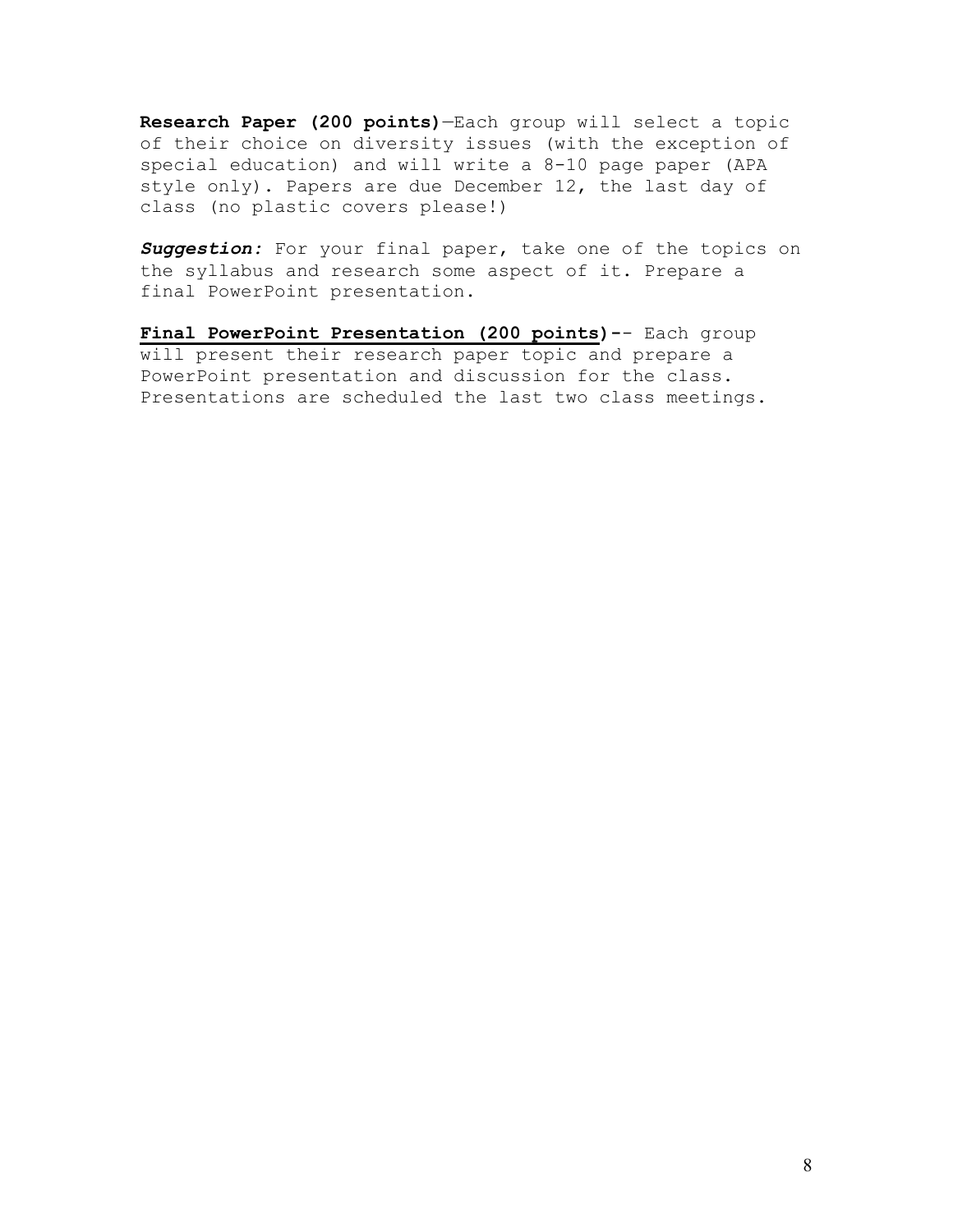# **Schedule of Readings TR 0830-0945 ACD 407**

## **Week 1 Aug 31**. **Introduction, Mission Statement & Social Justice**

Read: Rothenberg. Part I (#'s 1-11). Pelzer: Chapters 1-5: A Child Called It. Pp.1-98.

# **Week 2 Sept 7. Social Construction of Difference: Race, Class, Gender, Sexuality and "At Risk" Children**

Read: Rothenberg. Part II (#'s 12-21). Pelzer. Chapters 6-Epilogue: A Child Called It. Pp. 99-174. Horace Miner. *Body Ritual Among the Nacirema*  $(pp 5-10)$ .

## **Week 3 Sept 14**. **Racism, Sexism, Heterosexism and Class Privilege**

Read: Rothenberg. Part III. (#'s 22-32). Ron Takaki: *A Different Mirror* (pp 11-21)

# **Week 4 Sept 21**. **Discrimination in Everyday Life**

Read: Rothenberg. Part III. (#'s 33-46). Spring: Chapter 1. *Deculturalization and the Claim of Racial and Cultural Superiority by Anglo Americans* (pp 115).

## **Week 5 Sept 28. The Economics of Race, Class and Gender in the United States**

Read: Rothenberg. Part IV (#'s 47-57). Spring: Chapter 2. *Deculturalization and the Schooling of Native Americans* (pp 17- 31).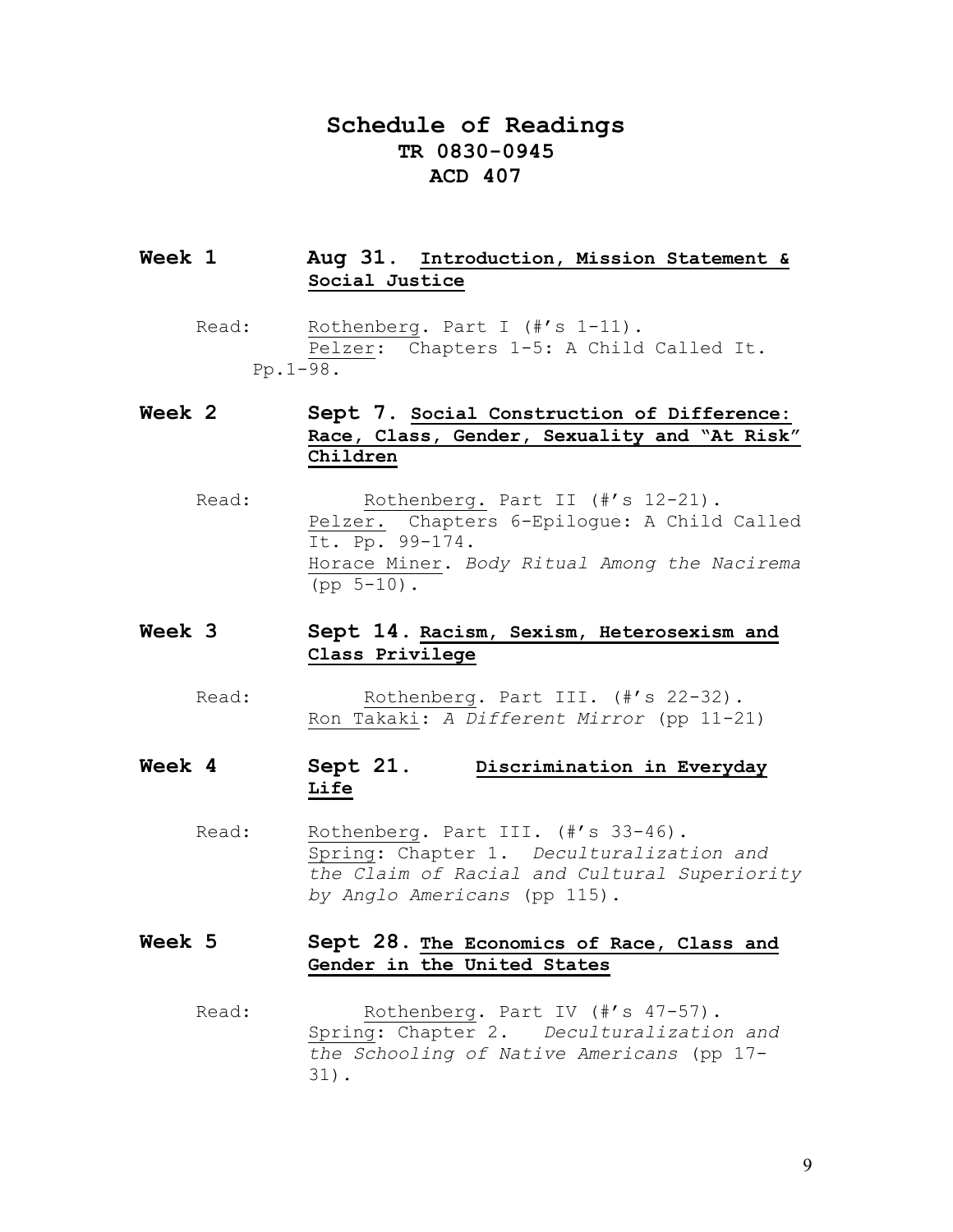## **Week 6 Oct 5. Consequences of Racial, Gender, and Class Inequality**

Read: Rothenberg. Part V (#'s 58-68). Spring: Chapter 3. *Education and Segregation: African Americans* (pp 35-51). Victor Villasenor: *Rain of Gold*: Book One  $(1 - 91)$ 

## **Week 7 Oct 12. Race & Gender Issues in U.S. Law**

Read: Rothenberg. Part V (#'s 69-82). Spring: Chapter 4. *Asian Americans: Exclusion and Segregation* (pp 55-63). Victor Villasenor: *Rain of Gold*: Book Two  $(96-152)$ .

## **Week 8 Oct 19. Maintaining Race, Class, & Gender Hierarchies**

Read: Rothenberg. Part VI (#'s 83-95). Spring: Chapter 5. *Hispanic/Latino Americans: Exclusion and Segregation.* (Pp 68-89).

# **Week 9 Oct 26. Making a Difference: Social Activism**

Read: Rothenberg. Part VI (#'s 96-105). Spring: Chapter 6. The Great Civil Rights Movement and the New Culture Wars (pp 94- 116). Victor Villasenor: *Rain of Gold:* Book Three (155-210

## **Week 10 Nov 2**. **Cultural Superiority**

Read: Rothenberg. Part VII (#'s 106-115). Victor Villasenor: *Rain of Gold*: Book Five (397-562).